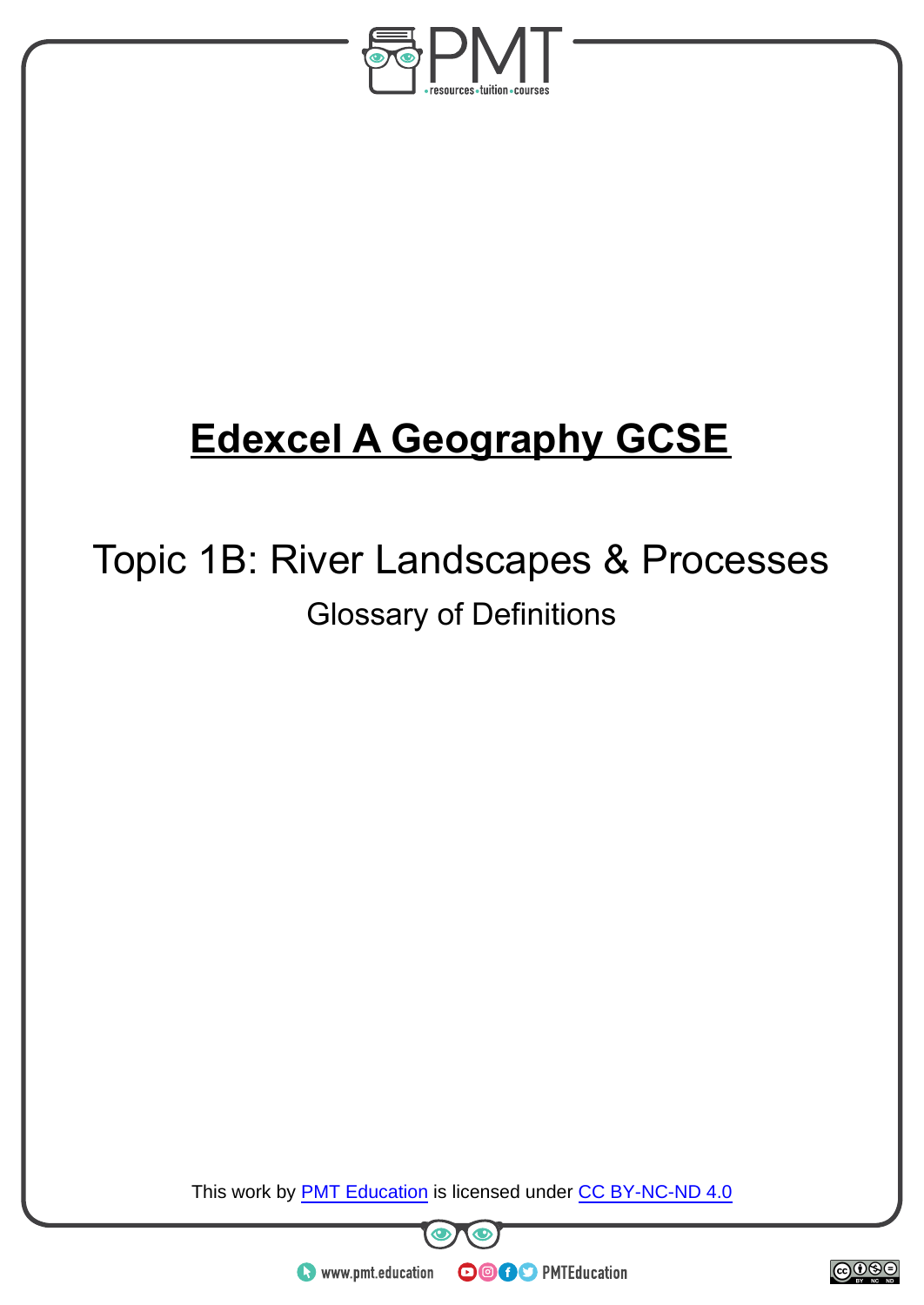

**Abrasion** - A form of erosion where loose material, pebbles and sediment 'sandpaper' the walls and floors of a river, cliff or glacier.

**Attrition** - Rocks and pebbles continuously hit against each other, causing them to break into smaller rocks until they become sediment.

**Biological Weathering** - Rocks are broken apart by growing vegetation and roots, microbes, or chemical reactions from animal faeces. This erodes the rock face.

**Chemical Weathering** - The weak acid in rainwater will dissolve chemical compounds in the rock.

**Drainage Basin** - Often called a catchment area, it is an area of land where all water, precipitation and streams flow and drain off into a single river, a bay or out to sea.

**Dredging** - Sediment (silt) and other materials are dug up and removed from the bottom of rivers and lakes.

**Embankments** - The banks of a river are raised up by brick and concrete, to increase the channel capacity and prevent flooding.

**Estuary** - The area where a river meets an ocean, often muddy or silty. Sometimes estuaries become exposed at low tide and are hazardous to traverse in a boat due to sandbanks.

**Floodplain** - The wide, low-lying floor of a river valley. Floodplains are found in the lower course of a river and tend to act as overspill when the river channel is full.

**Floodplain Zoning** - Controlling where houses and buildings are built relative to the river to reduce their risk of flooding.

**Freeze Thaw** - A form of physical sub-aerial weathering where water freezes in the cracks of a rock, expands and enlarges the crack. This weakens the rock overtime leaving it more open to erosion.

**Geology** - The physical structure and arrangement of a rock.

**Hard Management** - The use of concrete structures to reduce or halt the recession of a coastline. Includes: Groynes, Sea Walls, Rock Armour.

**Highlands** - An area of land that is at a high elevation and tends to have a larger relief.

**Hydraulic Action** - The pressure of compressed air forced into the cracks of a rock face causes the rock to weaken and break apart.

**Igneous Rock** - Rock that has formed from volcanic activity, often cooled magma on the Earth's surface.

**OOOO** PMTEducation

**Impermeable** - A rock that does not allow water to pass through it.

**Levee** - A natural or artificial build up of earth on the banks of a river to prevent water from overspilling and controlling the river flow.